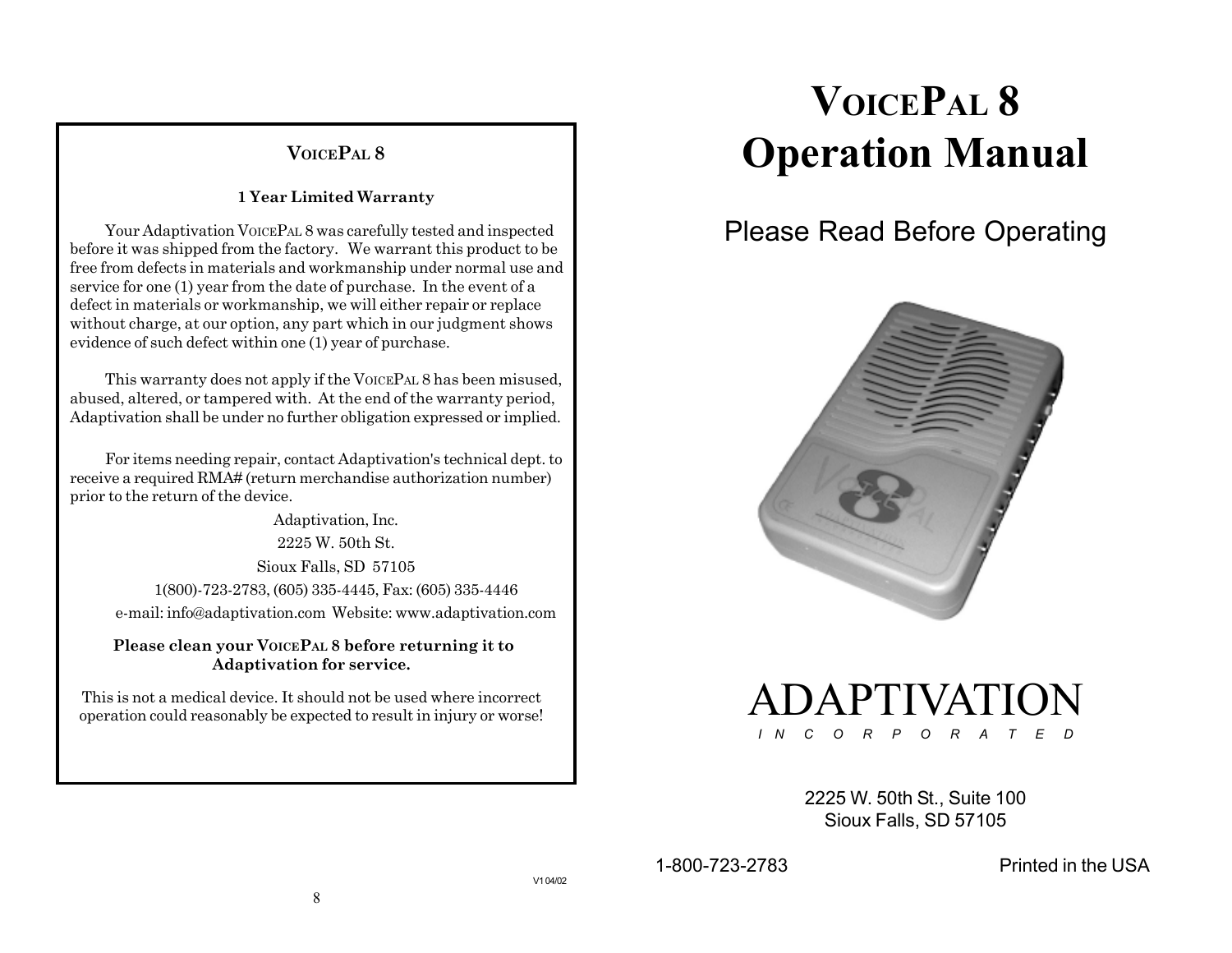# **Table of Contents**

**Solution**: -Your batteries may be low. Check and replace the batteries if necessary.

-Adjust the volume to a lower level.

-Rerecord the messages in a quieter environment. Background noise may be affecting the recording.

**Problem**: When I press a switch, no message plays. **Solution**: The VOICEPAL 8 may be set to use delayed activation. If so, press the switch for the required amount of time, or set Delayed Activation to 0 seconds.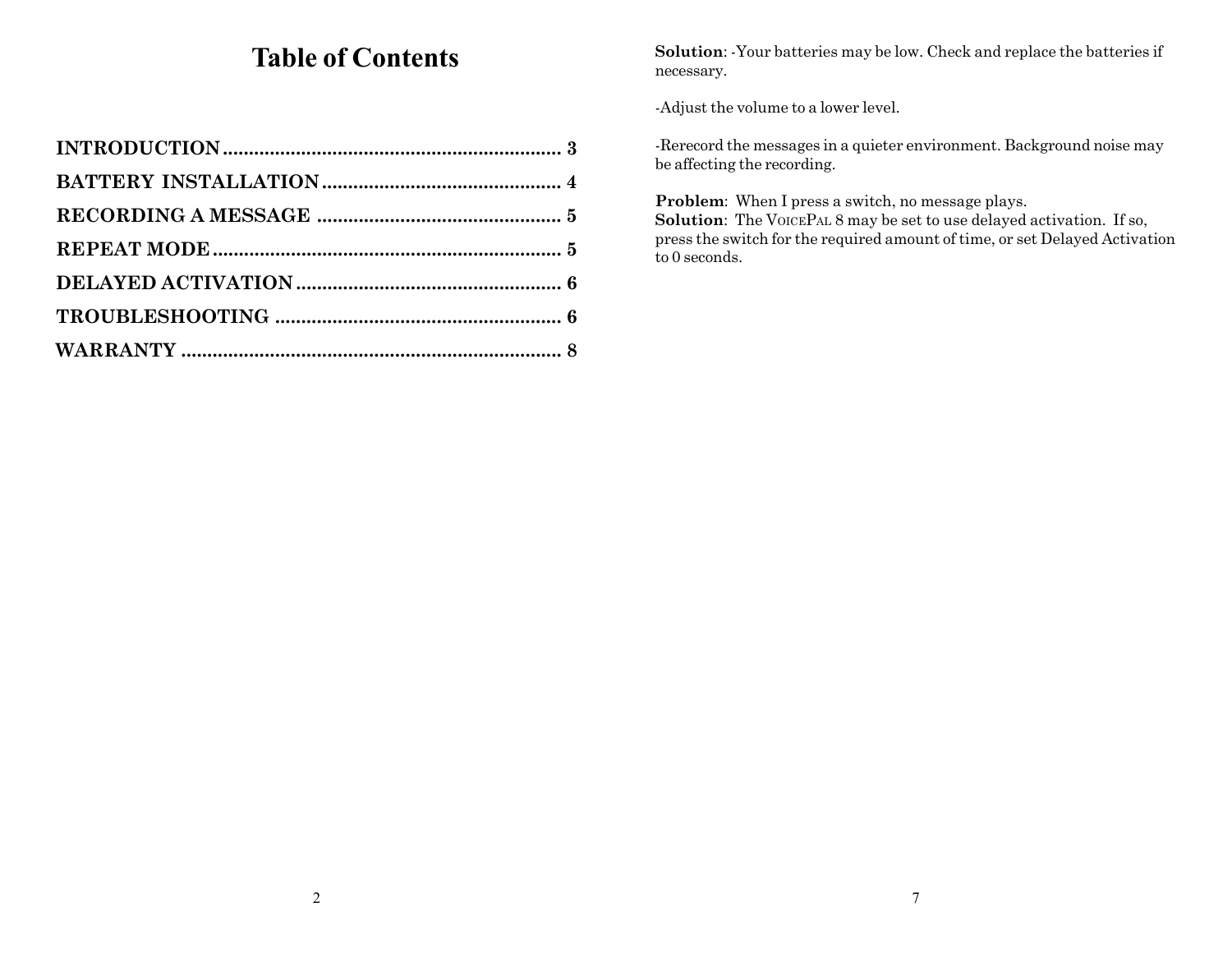**Delayed Activation:** Typically when a switch is pressed, the message plays back immediately. A delay can be added anywhere from 0 seconds up to 2.5 seconds. This means the switch must be held down for the delay period before a message plays. This is particularly helpful for several reasons. First, in the case of Taction Pads adhered to objects, it gives the operator time to identify the object being touched before the message plays. The person has time to feel each object to identify first. When the desired object is found, the operator holds his/her hand on it for the delay time, at which the VOICEPAL 8 activates. Delayed Activation is also helpful if a person drags his/her hand across a picture board or Switchboard before reaching the picture of choice. A message will play only if the person's hand stays on the switch for the delay period. A delay may also be set to allow an individual to gain eye contact with the listener before the message plays.

The delay is set by rotating the knob on the right side of the VoicePal 8. The farther clockwise the knob is rotated, the longer the delay. See figure 2.

#### **Troubleshooting**

**Problem:** When I record a message, all I hear upon releasing the switch is a clicking noise.

**Solution**: Rerecord the message ensuring that while you are talking into the VOICEPAL 8 you are pressing the switch. If you inadvertently bump the switch while in Record mode the VOICEPAL 8 will record sound for a split second which sounds like a clicking noise when you play it back.

**Problem:** My VOICEPAL 8 seems to have quit working. It makes no sound when turned on and a switch is pressed.

**Solution**: Check the condition of the batteries. They may be too weak to function or may be improperly installed. Check to ensure the volume is turned up.

-Turn the VOICEPAL 8, completely remove the batteries and wait 20 seconds before reinstalling them. Turn the VOICEPAL 8 on and try recording and playing back a message again.

-Try plugging the switch into a different jack.

- Try another switch.

-If none of these work, the VOICEPAL 8 may need servicing. Contact Adaptivation for further assistance.

**Problem:** When the messages play back, they seem to be very distorted.

# **Congratulations on purchasing the VOICEPAL 8 communication aid by Adaptivation, Inc.**

To ensure successful operation of the VOICEPAL 8, please read and follow these operating instructions.

#### **Your VOICEPAL 8 includes the following:**

- (1) VOICEPAL 8 communication device
- (1) Pal Pad™ adaptive switch
- (1) Taction Pad™ adaptive switch
- (1) Instruction Manual
- (4) AAA Bateries

#### **Each VOICEPAL 8 was designed with these important features:**

- \* Lightweight, yet rugged and durable construction
- \*Capacity for up to eight 11-second messages
- \* Battery powered (four AAA batteries, included) for safety and convenience
- \* Long battery life
- \*External speaker jack
- \* Delayed Activation
- \*Repeat Message Mode
- \* Volume Control

## **Preview**

Your VOICEPAL 8 has the capacity to digitally record up to eight 11-second messages, which are activated by most adaptive switches. Located on the right side of the device are eight jacks which allow up to eight external switches to be connected to the VOICEPAL 8.

Although there are eight jacks for eight possible switches, you need only insert the number of switches you intend to use. As your messaging needs grow, more switches can be added. The VOICEPAL 8 is well suited for use among multiple users. One person can use, for example, messages 1 through 4 and another can use messages 5 through 8. Or one person could use, say, messages 1, 2 and 3 for a morning activity, 4, 5 and 6 for an afternoon activity and 7 and 8 for a social activity.

An external speaker jack is provided on the right side edge of the VOICEPAL 8 for connection to an external speaker source.